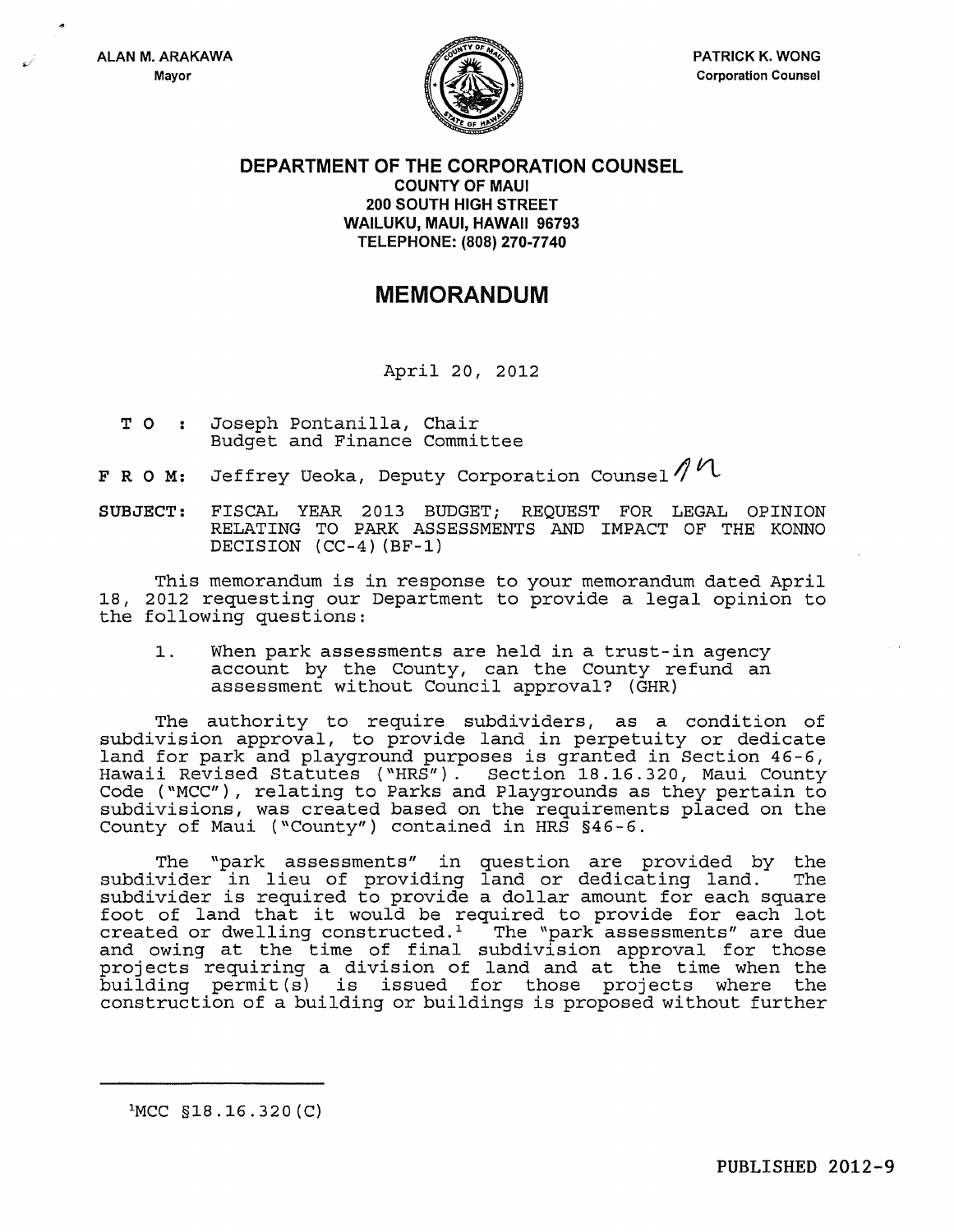Joseph Pontanilla, Chair Budget and Finance Committee Page 2 April 20, 2012

subdividing the existing parcel of land.<sup>2</sup> The procedure for the return of a park assessment when a project is not constructed was not contemplated in the Maui County Code or the Hawaii Revised Statutes.

The park assessment should be held in a "trust-in-agency" account and should not be recognized by the County until creation of the individual lot or construction of the individual unit is complete. Prior to the County recognizing the park assessment, the County can refund the assessment without approval of the Council of the County of Maui as the funds are not yet recognized by the County. Further analysis will be required should construction stop prior to the completion of a unit and the subdivider requests a refund of the park assessment.

2. Does the decision in <u>Konno v. County of Hawaii</u>, 85 Boos one docubion in <u>Romno recomming the neutr</u>y of to privatize the PALS (Play and Learn Sessions) Program or the Waiehu Municipal Golf Course? (GRH)

The Hawaii Supreme Court in Konno v. County of Hawaii, 85 Hawai'I 61, 937 P.2d 397 (1997), a case analyzing the privatization of public services, adopted the "Nature of Services Test". The Of public services, adopted the nature of Bervices rest . The<br>Test provides that, "the protection of civil service laws extends to those services that have been customarily and historically provided by civil servants." *Id.* at 72, 408. The Court looked to Section 76-77, Hawaii Revised Statutes ("HRS") to define "civil service". HRS §76-77, in relevant part states:

The civil service to which this part applies comprises all positions in the public service of each county, now air positions in the public service of each county, now<br>existing or hereafter established, and embraces all personal services performed for each county, except the following:

. . .

(7) Positions filled by persons employed by contract where the personnel director has certified and where the certification has received the approval of the commission that the service is special or unique, is essential to the public interest, and that because of the circumstances surrounding its fulfillment, personnel to perform the service cannot be recruited through normal civil service

<sup>2</sup>HRS §46-6(b) and MCC §18.16.320(C)